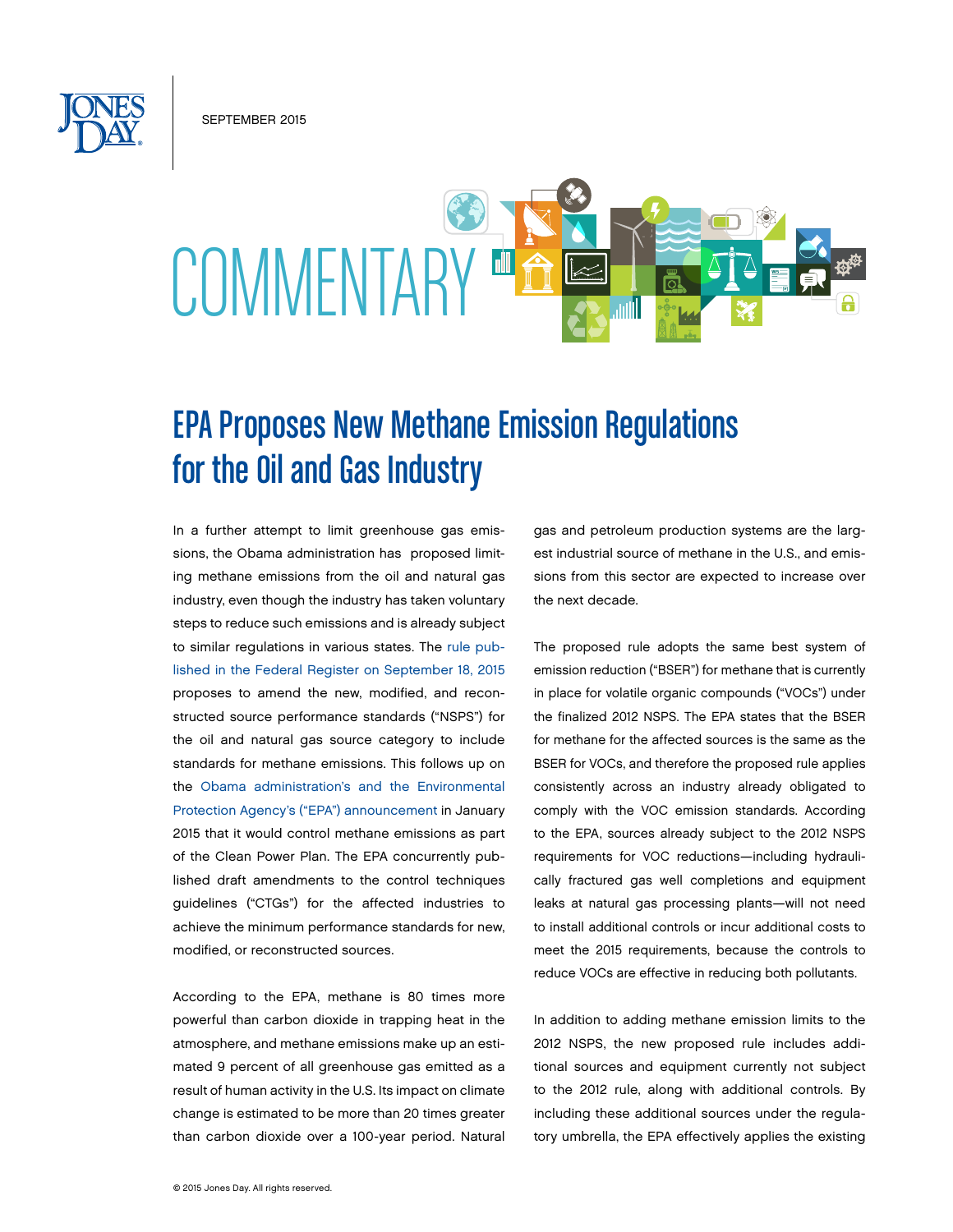NSPS requirements to equipment, processes, and activities "across the source category." In sum, the proposed rule:

- Applies the methane and VOC emission limits to hydraulically fractured oil well completions (the 2012 rule applies only to hydraulically fractured natural gas wells);
- Applies the methane and VOC emission limits to sources "downstream" from oil and production sites that are currently unregulated under the 2012 NSPS, such as centrifugal and reciprocating compressors, natural gas-operated pneumatic controllers, and storage vessels; and
- Requires that new, modified, and reconstructed well sites and compressor stations conduct fugitive emission surveys and repair any sources of fugitive emissions found within 15 days, in accordance with the Leak Detection and Repair program.

### Scientific Basis for Methane Gas Regulation

Like the 2012 NSPS, the proposed rule likely will have both proponents and detractors. Even before the proposed rule, the rate and volume of methane emissions from the oil and gas sector were greatly disputed, with competing scientific, industry, and government reports drawing varying estimates and conclusions.

In September 2013, the University of Texas—in partnership with the Environmental Defense Fund and participating energy companies—completed a study that measured methane emissions at natural gas production sites. While the UT study found that total methane emissions from natural gas production from all sources were comparable to EPA estimates, the methane emissions from well completion flowback are 97 percent lower than EPA estimates from April 2013. At the same time, methane emissions from pneumatic equipment and storage leaks were significantly higher than EPA estimates.

A separate methane study published by the journal *Science* in February 2014 drew drastically different conclusions, finding that methane is leaking from oil and natural gas drilling sites and pipelines at rates 50 percent higher than EPA estimations. On April 15, 2014—in association with this proposed rule—the EPA released for external peer review five technical white papers on issues covering potentially significant sources of

methane and VOC emissions and possible mitigation in the oil and gas sector. The EPA estimates that these standards for new and modified sources could reduce 340,000 to 400,000 short tons of methane in 2025, the equivalent of reducing 7.7 million to 9 million metric tons of carbon dioxide.

## Implications of the Proposed Rule

Effect on Existing State Methane Regulations. The Climate Action Plan recognizes that individual states are the primary regulators of many aspects of oil and gas production activities and the distribution of natural gas. Consequently, many states already have implemented or proposed comparable methane regulations in advance of the proposed federal rule.

In February 2014, Colorado became the first state to directly target methane emissions from oil and gas operations. Colorado adopted the NSPS requirements from the 2012 EPA regulations, and Wyoming adopted similar rules shortly thereafter. Anticipating the proposed rule, the Colorado rules are not limited to well completion or flowback emissions but apply along the entire production chain. This includes monitoring and reporting for the well site, storage tanks, gathering lines, compression stations, and processing plants. The rules also describe the pollution equipment and control practices that must be used to comply with these emission prevention requirements. The Colorado rules are meant to be complementary to the NSPS standards, while also providing specific control measures for emissions resulting from venting, flaring, pipeline and storage leaks, and insufficient capture. Unlike the proposed EPA rule, the Colorado regulations apply to both existing and new operations. The rules are expected to reduce methane emissions in the state by approximately 65,000 tons per year.

Similarly, in April 2015, the California Air Resources Board released draft regulations for VOC and methane emissions for crude oil and natural gas facilities that are similar to the EPA proposed rule. In addition to the requirements and regulated sources in the proposed federal rule, the California regulations contemplate including requirements for vapor collection for emissions that occur during the liquids unloading processes of natural gas production wells, despite the absence of federal standards for these emissions. Under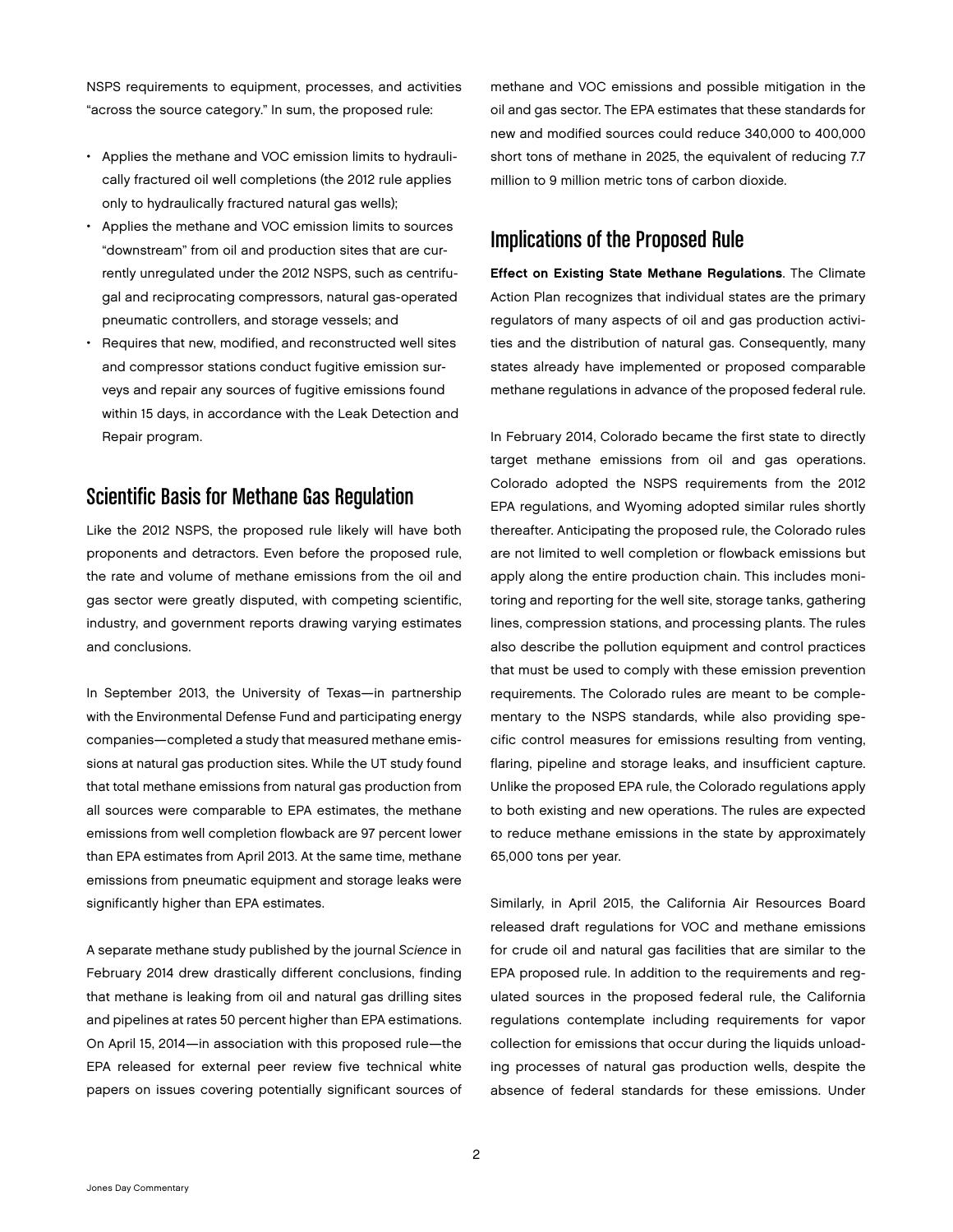the California draft rules, state regulators anticipate annual reductions of 556,000 million tons of greenhouse gases beginning in 2018.

In conjunction with the proposed federal rule, the EPA also issued Control Techniques Guidelines to serve as an emission control model for states to develop reasonably available control technology to meet the emission reduction requirements. These guidelines are nonbinding, however, and states may use different technology or controls to achieve the required reductions. The proposed NSPS does not preclude states from establishing or expanding their own VOC or methane reduction programs. As more states develop their own regulations independent of the proposed federal requirements, the federal requirements may only complement the measures already in place by state regulators and industry actors in states with heavy oil and natural gas activities.

Costs to the Industry. Along with the environmental benefit, any discussion of the implications of an EPA regulation necessarily begins with the resulting costs to the affected industry. The Clean Air Act requires the EPA to consider cost, energy needs, and environmental and health considerations before NSPS can be finalized. This usually results in a costeffectiveness analysis to evaluate whether the benefit of the proposed control achieves the targeted emission reduction at a reasonable cost. Here, the EPA estimates that the proposed rule will have climate benefits of approximately \$200 million by 2020, against a cost of \$150 million to \$170 million. By 2025, the EPA estimates that the net benefits could reach \$150 million. As an added incentive and for no extra cost, the EPA asserts that the proposed methane regulations simultaneously will reduce other toxic and smog-forming pollutants.

In addition to emission reduction measures, some of the emission controls for hydraulically fractured oil wells identified by the NSPS capture methane and VOC emissions that would ordinarily be vented into the atmosphere. Under the "green completion" controls recommended by the EPA, special equipment separates gas and liquid hydrocarbons from the flowback that comes from the well as it is being prepared for production. This captures the gas at the well head immediately after well completion instead of releasing it into the atmosphere or flaring it off. Rather than a sunk cost, the

capture of salable methane can be directed back into natural gas production streams and sold on the market. The revenues generated by this recovery then could offset some of the engineering costs associated with implementing the NSPS.

In response, the oil and gas industry believes it has already reduced methane emissions through capture, rendering the proposed rule unnecessarily costly and repetitive. As discussed above, sources subject to the 2012 rule have been required to put controls in place that will necessarily reduce methane emissions to the proposed limits. The industry has a financial incentive to capture leaking natural gas emissions, and burdensome regulation and oversight creates additional costs that could exceed the potential financial recovery for the captured gas. Despite U.S. oil and natural gas production being, until recently, at their highest level in nearly 30 years, EPA data shows that methane emissions in the United States have decreased 15 percent since 1990. The proposed rule, therefore, only adds an additional regulatory layer, with the accompanying regulatory compliance costs, to achieve what may be limited practical effect on methane emissions. The rule is particularly unwelcome as producers are facing some of the lowest oil and natural gas prices in recent memory.

Applying the Regulations to Existing Sources. Although the proposed rule is primarily directed at new, modified, and reconstructed sources, there are indications that existing sources eventually may be subject to similar regulations. Earlier this year, as part of the Clean Power Plan, the EPA finalized a rule to cut carbon pollution for existing power plants. Although the EPA's authority to establish standards for existing sources under the Clean Air Act Section 111(d) is certain to be challenged, the final rule demonstrates a protocol to expanding methane and VOC standards to existing sources.

Indeed, the EPA is already providing the framework for a potential rule for existing sources. Simultaneous with the proposed rule for new or modified sources, the EPA issued draft Control Techniques Guidelines ("CTGs") for reducing VOC and methane emissions from existing equipment and processes in the oil and natural gas industry. While the CTGs do not impose legal requirements for existing sources, they provide recommendations for state and local air agencies to consider in determining reasonably available control technology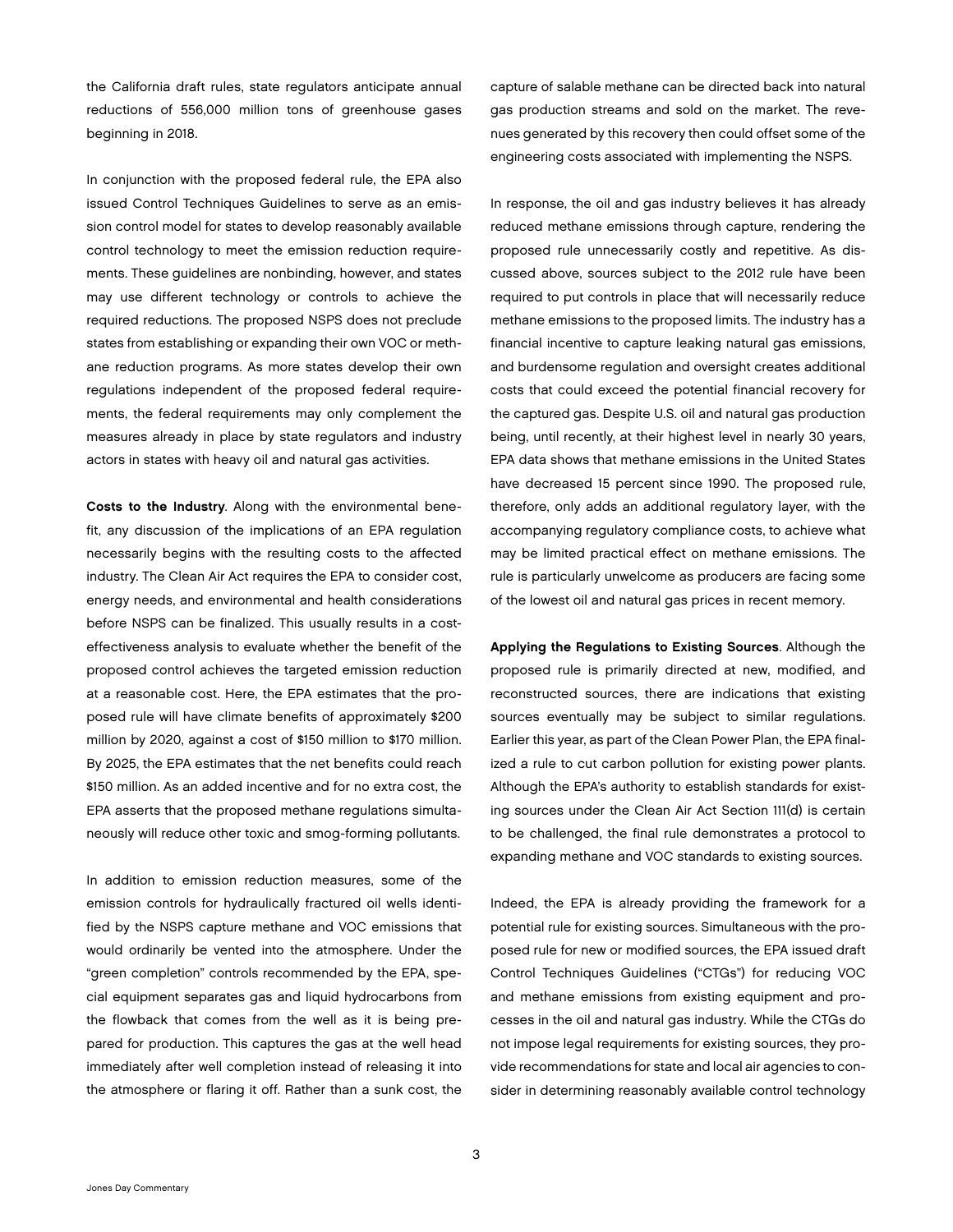("RACT") for reducing emissions from covered processes and equipment. Subject to EPA approval, states may use different technology and approaches as long as they achieve the required pollution reductions. Tellingly, many of the RACT recommended levels of control are similar to the VOC requirements under the 2012 NSPS and the proposed rule, including recommendations for storage tanks, pneumatic controllers and pumps, centrifugal and reciprocating compressors, and equipment leaks and other fugitive emissions.

Finally, in July 2015, the EPA proposed a voluntary methane emission reduction program for the oil and gas industry. This voluntary program creates a program for companies to reduce methane emissions via capture and other controls. The purpose of the program is to complement the regulatory requirements and provide incentives for companies to reduce emissions from existing sources. While recognizing the potential overlap with future regulatory action, the program permits flexibility for companies in selecting the emission reduction activities they undertake to achieve the emissions goal. The EPA plans to launch the program at the end of 2015.

Taken together, these actions demonstrate the likelihood that the methane and VOC regulations for the oil and gas industry under the proposed rule could eventually extend to existing sources.

Concurrent Proposal to Clarify "Adjacent" Sources. While the proposed methane emissions rule is the latest rule headliner, the EPA also proposed another rule that may have lasting effects on the industry. Concurrent with the proposed methane emissions rule, the EPA also published a proposed "Source Determination for Certain Emission Units in the Oil and Natural Gas Sector." This proposal attempts to clarify the EPA's aggregation policy that defines what constitutes a

stationary source subject to the applicable major source permitting requirements.

Under the Clean Air Act's permitting requirements, any oil and gas exploration facilities with a common owner and that are "adjacent" to one another are considered a single source for the purposes of the NSPS requirements. Multiple "adjacent" sources aggregated into a single source effectively could become a "major source" under the Clean Air Act, thereby affecting their permitting obligations.

The EPA is proposing for public comment two options for defining "adjacent." Under the first option, pointedly preferred by the EPA, "adjacent" would be defined by proximity. The EPA determines proximity by whether the sites are "contiguous or are located within a short distance of one another." If specific distance is preferred, the EPA suggests one-quarter mile as the measure of "proximity." The second option would define "adjacent" to include functionally interrelated equipment that otherwise may not meet the proximity requirement. Even if the distance between the equipment or production activities is greater than one-quarter mile, they may still be "adjacent" via their exclusive functional interrelatedness.

#### Conclusion

The EPA clearly has methane emissions in its crosshairs, and its regulatory actions are not limited to the oil and gas industry. On August 13, 2015, the EPA issued two proposals to reduce methane emissions from municipal solid waste landfills. In addition, the Bureau of Land Management issued an Advance Notice of Proposed Rulemaking in April 2014 seeking public comment on a possible rulemaking that could reduce the waste of methane from mining operations on public lands. The EPA will accept comments on the proposed rule for methane emissions until November 17, 2015.